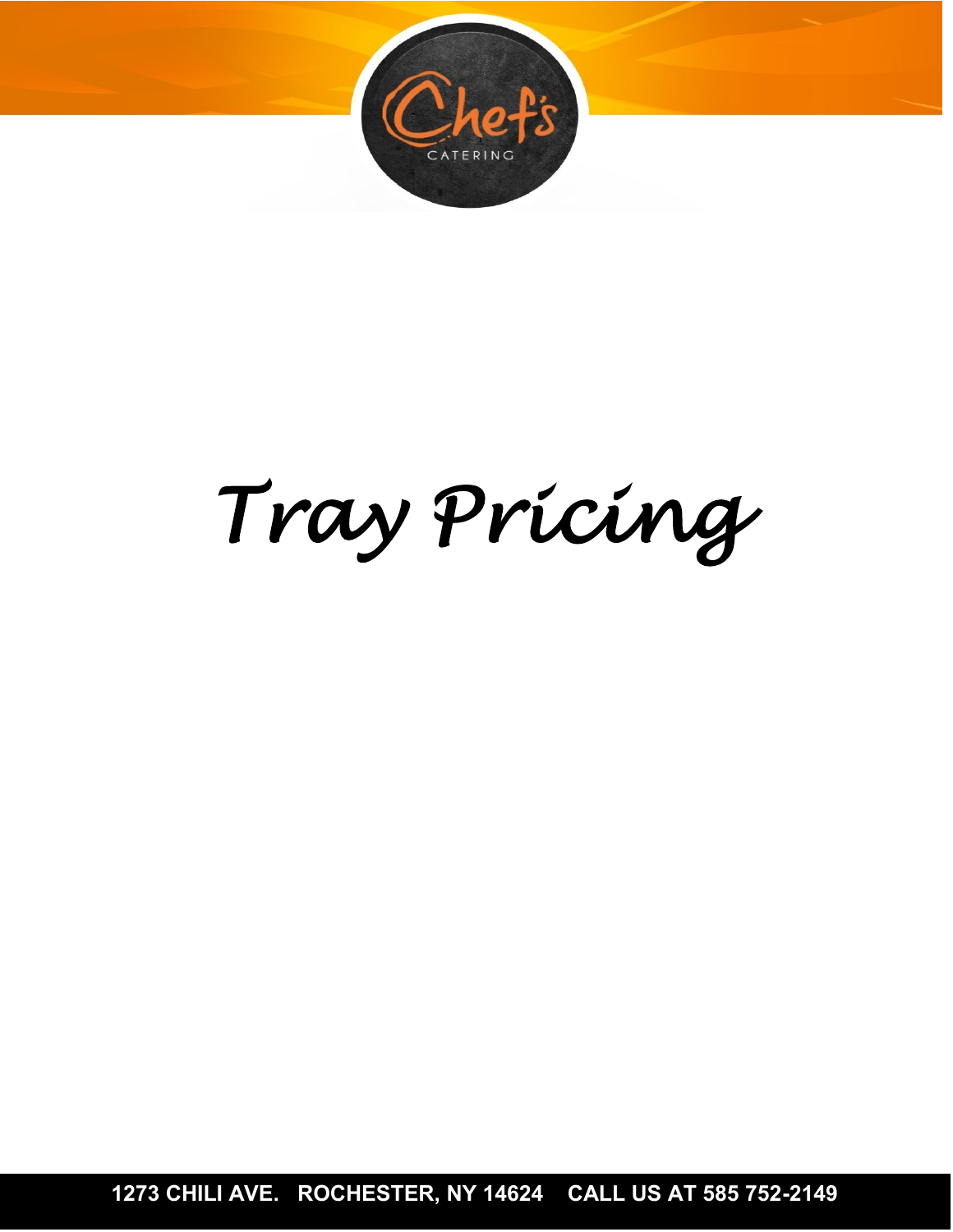

# **Hot Entrées by the Tray**

**half pan; serves 12-15, full pan; serves 24-30**

Baked bone-in Chicken \$55, \$95 Chicken or Artichoke French \$55, \$95 Parmesan Crusted Chicken \$55, \$95 Beef Tenderloin w/ caramelized onions & mushrooms \$75, \$125 BBQ Chicken \$55, \$95 Lemon & Herb Grilled Chicken \$55, \$95 BBQ Pulled Pork or Chicken \$55, \$95 Roasted Turkey Breast w/ Rich Gravy \$55, \$95 Meatballs Marinara \$55, \$95 Bolognese Pasta \$55, \$95 Chicken Parmigiano \$55, \$95 Eggplant Parmigiano \$55, \$95 Italian Sausage w/ peppers & onions \$55, \$95 Angus Roast Beef au jus \$55, \$95 Glazed Baked Ham \$55, \$95 Italian Meat Lasagna \$55, \$95 Three Cheese Lasagna \$55, \$95 Seasonal Squash Lasagna w/ Béchamel Sauce \$55, \$95 House made Gnocchi \$75, \$125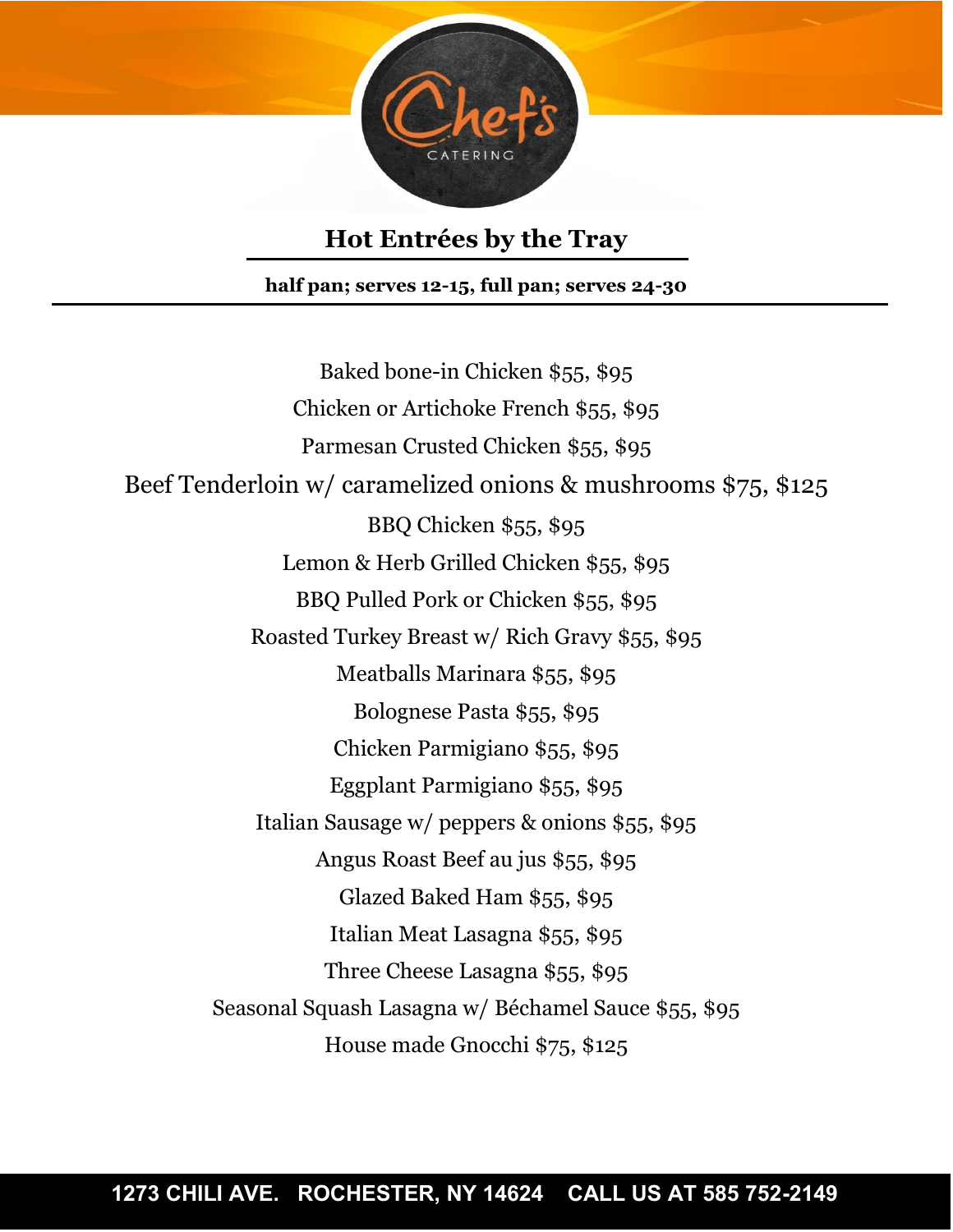

# **Sides by the Tray**

**½ pan \$45; serves 12 – 15, full pan \$85; serves 24 – 30**

Plain, Garlic or Cheddar Mashed Potatoes Roasted Tuscan Potatoes Creamy Polenta Parmesan Couscous Salad (hot or cold) Rice Pilaf Seasonal Roasted Vegetables Grilled Vegetable Au Gratin Butter Poached Heirloom Carrots Green Bean Casserole Italian Style Greens & Beans (add sausage \$10) Penne Broccoli with Oil & Garlic Penne a la Vodka Cream Sauce Pasta w/ Basil Pesto Cream Sauce Bruschetta Pasta Mac and Cheese Pasta w/ Seasonal vegetable Medley & Lemon Wine Butter Sauce Baked Ziti marinara Cauliflower Mac & Cheese Pasta Primavera Sundried Tomato Alfredo Pasta